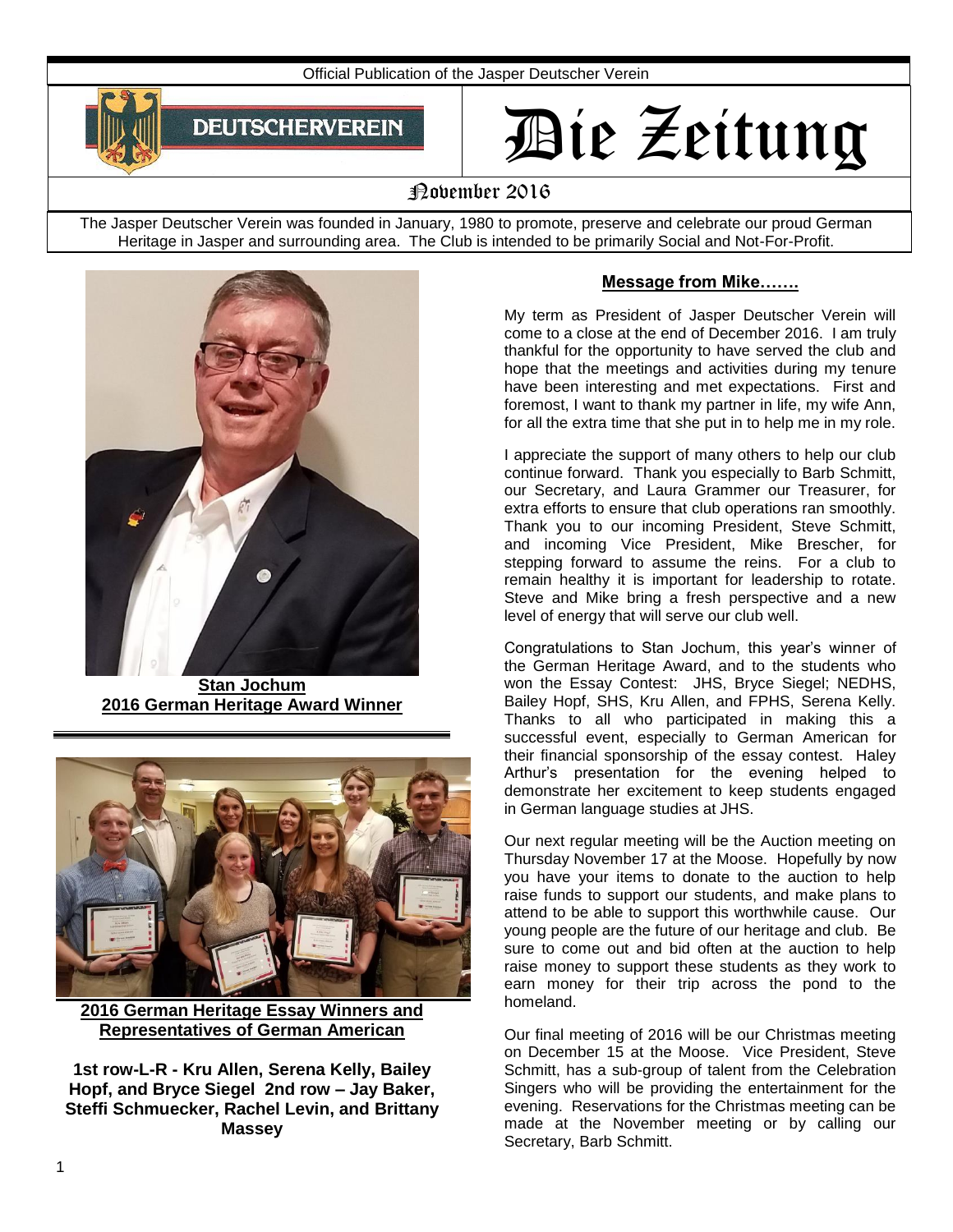Thanks for all you do to celebrate our German heritage.

Mike Ackerman President

#### **September Jasper DeutscherVerein in Review**

The Jasper Deutscher Verein met September 10<sup>th</sup> at the Jasper Outdoor Recreation. Doors opened at 2:00 and dinner was served at 4:00.

There were 76 members and 13 guests in attendance. We had a challenge for who brought the most guests. The winner was Linda Casper. She brought a total of 5 guests. She won a special prize basket. Thank you, Linda!!

President Mike Ackerman, opened the meeting by welcoming everyone. He led in the Pledge of Allegiance. He then introduced Vice President Steve Schmitt to lead the prayer before meal.

After the meal, Mike had Pat Schuler, General Chair Person of our Strassenfest Booths come up and give a report on the outcome of our booths. Pat thanked everyone for their efforts in making this Strassenfest a success. Mike thanked Pat along with his wife Phyllis Schuler for all the hard work they do in orchestrating the food and the workers. That was followed by an Ein Prosit in honor of Pat and Phyllis.

Mike reminded members of the German Heritage Dinner on October 6 at ClubHaus61. Sign-up sheet was at welcome table. He also reminded everyone of the fundraiser for the JHS German Exchange Program which will be held on Sunday, October 9<sup>th</sup>, 10:30 am-1:00pm, Schnitzelbank Restaurant. Drive through only. Menu: fried chicken, bratzel, pulled pork bbq, (choice of one meat) german fries, baked beans, slaw, dessert \$10 per meal. To pre-purchase tickets contact Sandy Wehr (812) 482-2055 or any member of the JHS German Exchange Program.

The drawing of prizes was then held. Winners of prize baskets and beer mugs were won by Fred Hollinden, Vera Renner, Pat Hopf, Nancy Prechtel, Clara Braunecker, Linda Wehr, Haley Arthur, Ray Lechner, Warren Casper, Nancy Krielein, Mark Schlechty, Gladys Knust, and Joe Wanninger.

Special prize drawings were won by Rosemary Heim and Bob Dilger. Kid door prizes were won by Bri Wiseman, Taylor Bachman, Judge Mararich, Jacob Patterson, Ari Wiseman, and Trey Wiseman.

Barb Schmitt thanked Judy Bennett, Nancy Ziegler, Pam Howard, Cliff Howard, Steve Schmitt, Bridgette Bartley, Grace Bartley in helping with the set-up, door prizes, preparing the food, etc.

The rest of the evening was spent playing cards and socializing.

Next meeting will be November 17<sup>th</sup> at the Moose Lodge in Jasper. Doors open at 6, meeting starts at 6:30. We will be having our auction to benefit the JHS German Exchange Program. Everyone is encouraged to bring an item or two to donate for the auction. Some suggestions are homemade cookies, candies, cakes, pies, Thanksgiving and Christmas items, handmade items, wine, gift baskets, gift certificates, snack mix, jelly etc. Please ask family members and friends to come along and enjoy the fun.

Members with last name A-H bring a salad, I-Q a dessert, and R-Z vegetable.

#### **Upcoming Events – Mark Your Calendars**

#### **November**

**Thursday, November 17 At Moose Lodge Doors open at 6:00pm – Festivities begin at 6:30pm**

Auction to Benefit JHS German Exchange Program

For our lunch, members with last names  $A - H$  bring a salad,  $I - Q$  bring a dessert, and  $R - Z$  bring a vegetable

#### **December**

**Thursday, December 15 At Moose Lodge Doors open at 6:00pm – Festivities begin at 6:30pm**

Entertainment will be a sub-group of the Celebration Singers. Reservations can be made by calling Barb Schmitt at 812-309-9181

#### **Address Changes for Newsletters – Also for "Snowbirds" With Temporary Address Change**

Would all members who are going to be gone for any period of time, please notify Patti Goepfrich at 812-482- 4821 with your new address so we can forward your newsletter to you. This keeps us from having to pay double postage and assures you to receive all newsletters while you are away from home. Having your mail forwarded while you are gone will not work, simply because of the "Return Service Requested" stamped on our newsletter. This is stamped to let us know when someone has moved. The Post Office informs us of new addresses if you have permanently moved.

**There will not be a newsletter in January, 2017. Thanks for your understanding!!!!!!**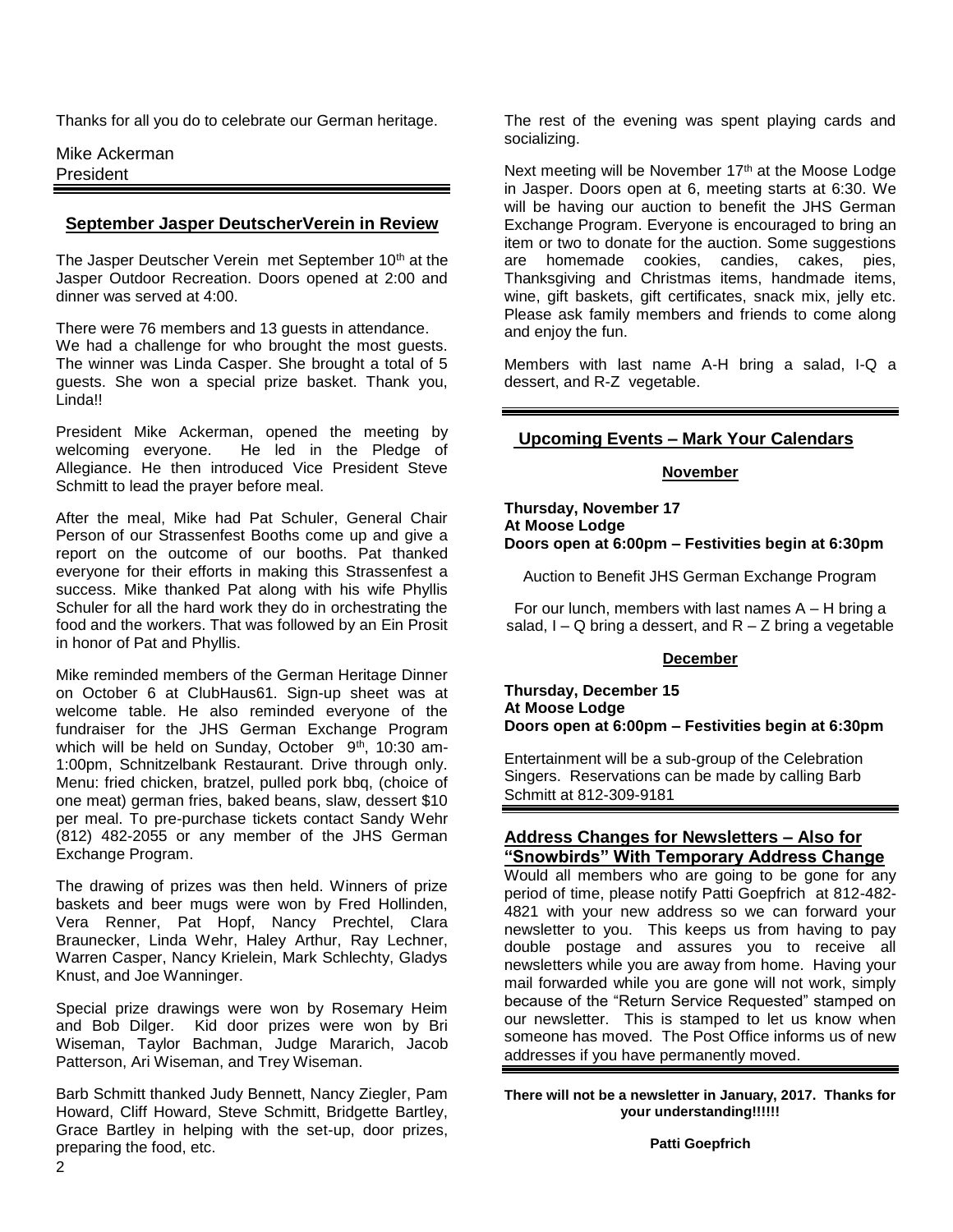At this time of Thanksgiving, let us remember the less fortunate of our communities. This would be a great time to make a donation to any organization helping those in need.

#### Your generosity will be appreciated!!!!!!!!!!

#### **News from Sister Cities of Jasper, Inc.**

The Staufen group arrived on Oct 15 and departed for home on Nov 1. During their stay, we had a welcome party at JC park, toured the Dubois County Museum, St Joseph Church, Police and Fire Stations and had lunch with Mayor Seitz. also visited WBDC, the courthouse and downtown Jasper and the mill. A highlight of the trip is always a vista to Amish county and lunch in an Amish home. The Amish kids beat the German kids at softball! Lots of new friendships formed here!



### **German Heritage By: Bryce Siegel**

#### **Son of Paul and Mary Leah Siegel Jasper High School**

March, 1945, in the town of Stadtlohn, Germany, a Sixyear-old boy sat huddled in a neighbor's basement, the faint sound of sirens warning of the impending Allied air raid. When he emerged with his siblings, he gazed upon the dusty ruins of what was left of his hometown. The Allies had done their damage and moved on. A few months later, the Allies had returned. American soldiers, not there to harm, but to help the poverty-stricken people of a crippled nation, the victims of a terrible war. These soldiers and their American ideals caught the interest of the same boy who sat huddled in a cellar, afraid less than a year before.

This child was my grandfather, a German immigrant who was fascinated with the American dream ever since he was a young boy. In 1963, he came to the United States with only \$75 in his pocket. This young man, now in his twenties, could not speak a lick of English. Just a year later, however, he was exchanging vows with his new wife, an American woman, and in 1969, received his citizenship. He became zealously involved in local politics, and started his own business. He supported local troops, remembering the kind meant that had always shared a candy bar or a little trinket with him.

His was the American dream, one every immigrant has. A better life than the one you leave. For some, it is an escape from oppression, from war, from poverty and grief. For others, it's the promise of opportunity, the rising from a predetermined state in society, the ability to become something more than what you were. Whatever the reason for leaving, the goal is the same, build your life anew with all the opportunities available.

So you may ask, what does this German heritage mean to me? My grandfather never forgot his home across the Atlantic; he remembered the songs of his youth, and the rich culture that he carried with him he passed down to his children, and they to their children. The stores and struggles of the German people we wore on him as a reflection of his own ideals. These were as apparent as his thick German accent, always present with him in the work he did and the way he carried himself.

We can, as the younger generation, maintain and preserve our German heritage, simply by living it; by speaking the linguae, celebrating the holidays, traveling to Germany, participating in exchange programs, and sharing our homes with our "brother and sister' students, establishing connections that will last a lifetime.

That is my heritage, the hard-working idealist that was apparent in my grandfather. The loving and determined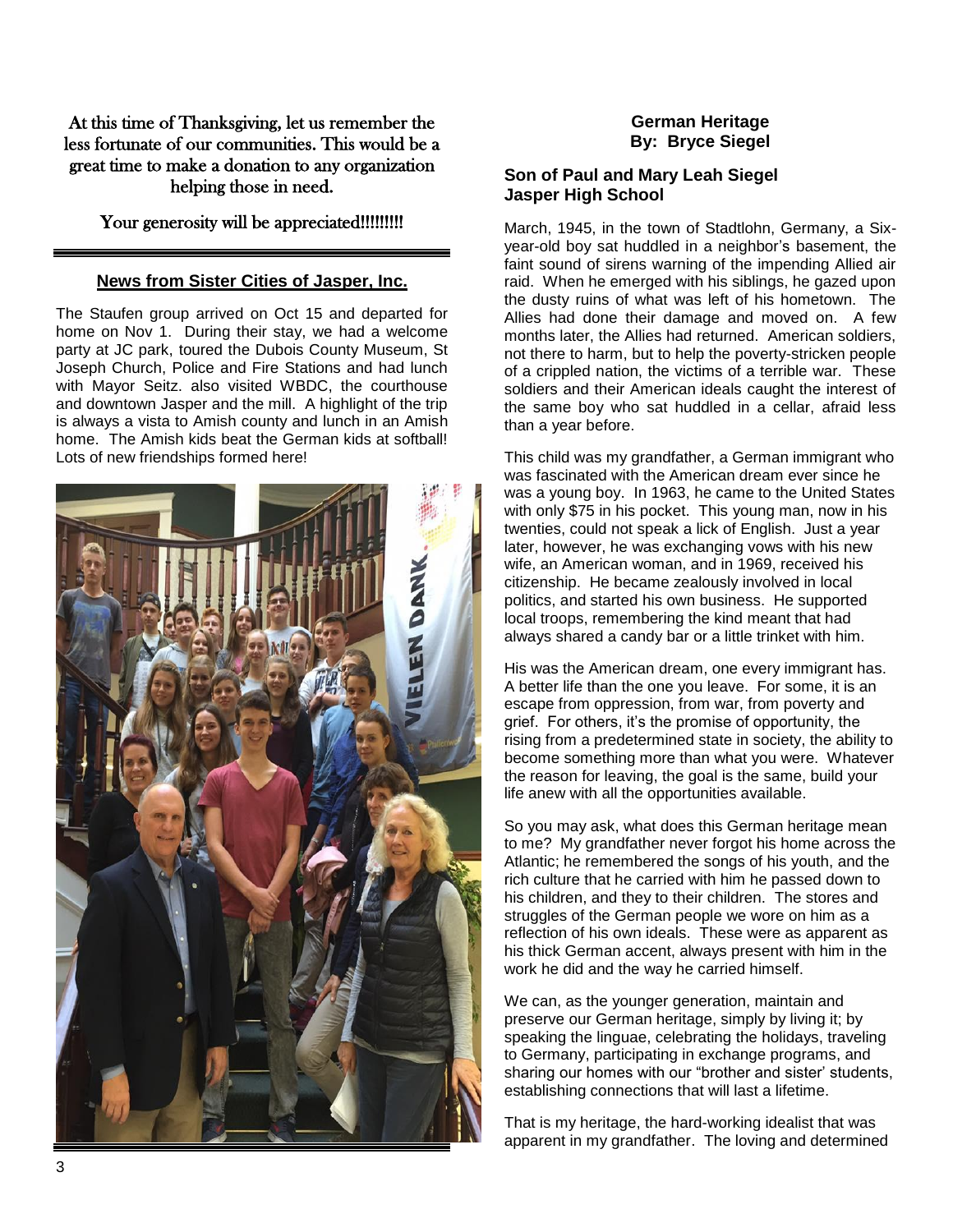man of my childhood, who I hope to emulate as I grow as a person. Because of him, I can say I am a secondgeneration American. Because of him, I know where my family is from, and what they stood for. Because of him, I am a German American.

#### **Colors of My Culture By: Serena Kelly**

#### **Daughter of Staci Bolden and Michael Kelly Forest Park Jr. Sr. High School**

Black, red, and gold are the colors of the German flag. Each color means something different to everyone. To one, black represents determination, red represents hardiness or bravery, and gold represents strength and valor. To someone else, the flag is a representation of a unified and free Germany. The German flag's colors mean something different to everyone. To me, the German flag represents a culture of friendly communities, hard work, and steadfast heritage.

Living in a small town brings you closer to your neighbors and community. The German community of Dubois County has taught me many life lessons. One of the many lessons I have been taught is to always by kind and humble. Many families and friends have an castor who traveled from Germany to America in the early 1600s or 1700s. Our ancestors brought themselves and their culture to America; therefore, their culture has thrived and spread throughout this great nation. One of the many things that the German culture has taught me and many others is to always help when you can and never boast on a job well done. I was taught this by watching my community come together to help when help was needed. However, being humble and kind also means that you must work hard for what you need, in return, get what you deserve.

Working hard is a symbol of a good work ethic. There are my rewards to be reaped from working hard and working well. The German culture has taught me to work hard in everything that I do and to be humble about the reward I get in return. As the old Germany expression "wer rastet, der rostet' says "He who rests, grows rusty" meaning, if you want something done, you must work hard to get it done. Hard work is the backbone of German culture. The German culture spread throughout American through hard work and it is here to stay.

German culture is unwavering. Whether you are in the center of Berlin or in Dubois County, you will know and see that the German heritage thrives and continues to grow with each generation. Our ancestors may have migrated to America hundreds of years ago but their greatest gift to us was the culture they brought along.

The heritage and culture of the German people is steadfast and will endure for decade more.

With the culture close to home and new lives being brought into the world, I hope that each and every person gets the chance to be surrounded by love and support as I have growing up in a German community. With all of the life lessons that this culture has brought into my life, I know I am prepared for anything that this world may throw at me. The German culture is not just a heritage to me, it is the building blocks of my life.

### **Remembering Our Forefathers By: Kru Allen**

#### **Daughter of Michael and Rebecca Allen Southridge High School**

Beginning in the Early 1800s many immigrants traveled to American from European countries. These immigrants journeyed to the Land of Opportunity to pursue a better way of life for themselves, their families, and their futures. Even though wars have been fought, and generations have passed, German heritage is very much alive in Dubois County today. When immigrating, our families thought of us. Our purpose now: to remember, and embrace ancestors by celebrating traditions passed. When our European ancestors chose to make a new life for themselves, they held high expectations for a better life. Immigrating families not only brought their belonging, but also their ways of life. Communication, leaning German, and joining clubs can help us strengthen our connection to the past.

Their ways of life should be remembered by practicing our German customs and recording stories. Opening up a family history book is one way in which a German-American can really get to know specific German traditions. Older family members are walking, talking, breathing history books. My grandpa and I discussed (for heritage reasons) times when he as a child would sit with his grandpa and listen to him yodel. My grandpa's mother, born in 1905, was the first of her family members to be born in America. Recoding small family stores such as someone yodeling will not only preserve a family's history, but also teach future generations how life went when migrating to America. Dubois County teens must ask more questions to the ever shrinking generations of great-grandparent, and grandparents who knew a direct link to Germany. The more questions that teens ask and record, the more themselves, their families, and the community will learn about our forefathers motives and practices.

In addition, participating in German classes and clubs at school can enlighten the youth on modern-day Germany and especially the language. Learning German helps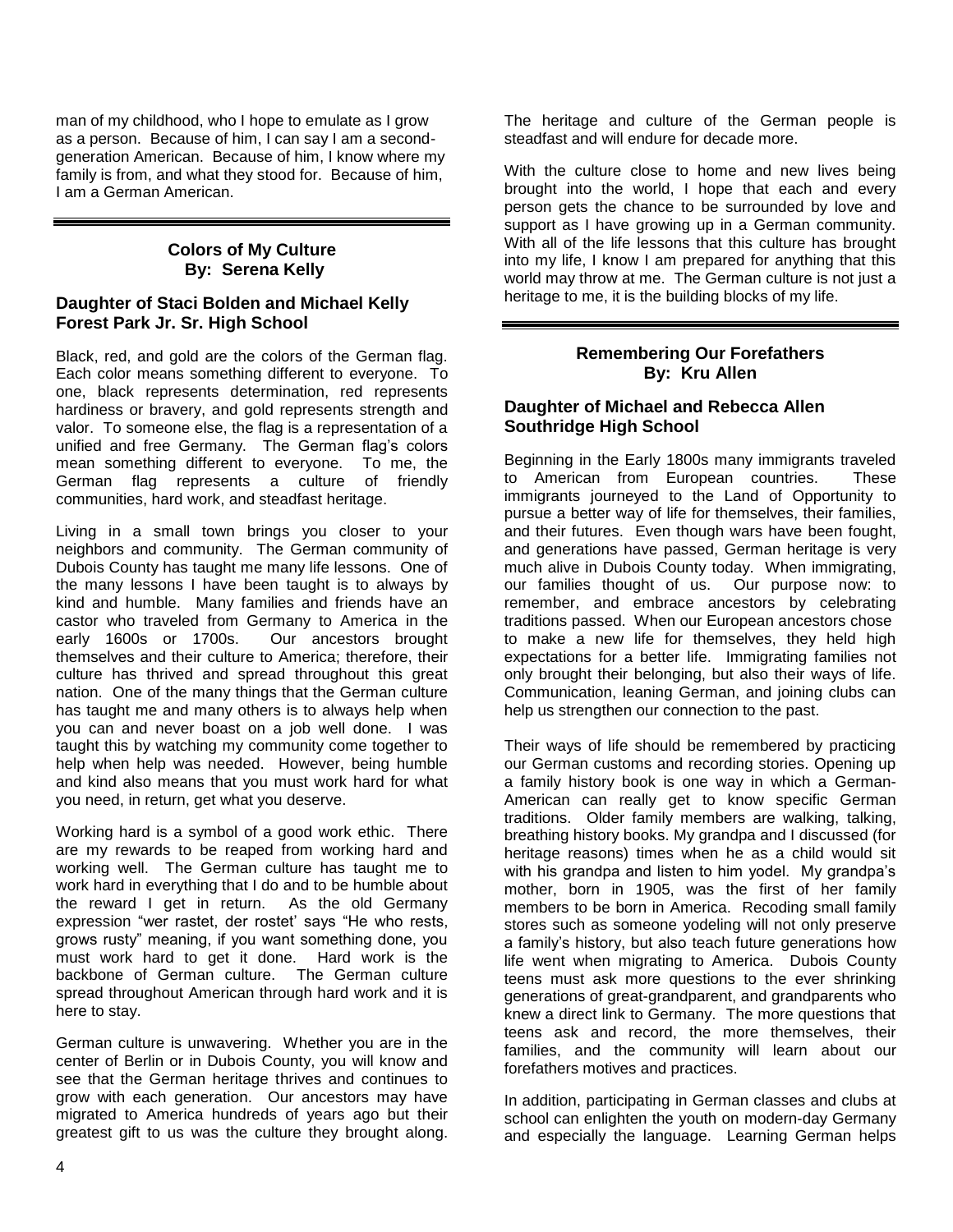connect to our past in many ways. The ability to read, write and speak German allows us to read documents, headstones and memoirs that relative left behind for us to learn who they were and why they came here. Living in Holland, I can go to my church cemetery and learn about the people buried, their birthplace and usually what they did in America. Clubs help us connect to Germany in contemporary ways like current trends and culture.

In conclusion, asking a few questions to our elders about their parents and grandparents can open a link to our rich German heritage that once flourished in Dubois County. Recording stores and writing books will educate not only today's youth, but future generations. German heritage is not only a reminder of our past, but also our way of life in Dubois County. We are farmers, factory workers, businessmen, and church-goers like our ancestors. We unite as one to celebrate community gatherings, weddings, and holidays. Together we embrace traditions of our past that label us a strong community with a strong heritage. We are the German-Americans of Dubois County.

#### **What German Heritage Means to Me By: Bailey Hopf**

#### **Daughter of Kurt and Lori Hopf Northeast Dubois High School**

The colors are black, red, and yellow. For some, these three colors put together mean nothing. But those colors put together on the German flag are important. My German heritage means a lot to me.

My German heritage was first introduced to me when I was younger, when I would spend time with my grandfather. I would go to his house almost every day, and he frequently spoke to me in German. I remember having lessons on counting to ten in Germany, and I still can do that.

I started to learn more about what it means to have a German heritage when my grandparents hosted some of our relatives from Germany. I was still fairly young at the time, but I started to realize that there was a deep relationship between people of Jasper and Germany. When our relatives stayed in Jasper, I sat in my grandparents' living room listening to my aunts and cousins talk to my grandfather. My grandfather was the only one who would speak fluid Germany, so all of us non-German speakers would ask things like "what did he say" or "What does that mean" and my grandfather would translate it to all of us. Those were the times when I took to heart that that people of Jasper had strong ties when the people of Germany.

My grandparents kept their German heritage alive by taking many trips to Germany. They stayed with their family and took tours of the country. I had two family members who kept their heritage alive by taking German classes and were in the exchange program. They both had German exchange students stay at their house, and I remember getting the chance to talk with my cousin's and hearing them speak German.

When I would spend time with my grandfather I learned new sayings every day. I still remember it till this day. It was one of the best decisions I have ever made. Since I started learning the language, my heritage has stated to mean so much more to me. I have learned many things about the German culture, including what types of foods that the people eat, what their customs are, and how their way of life is. Now I can see how the traditions we have in Jasper relate to those of the German people.

My German heritage is something I am very proud of. I think I am at a time in my life when I value my ancestry more than ever. I am glad to have a family that has taught me more about my heritage, but I am especially happy to have a family that keeps the German heritage alive.

**Congratulations to Dr. Giles Hoyt for being named Hoosier German-American of the Year**

**Giles has been a long time supporter of German Heritage in Dubois County.**